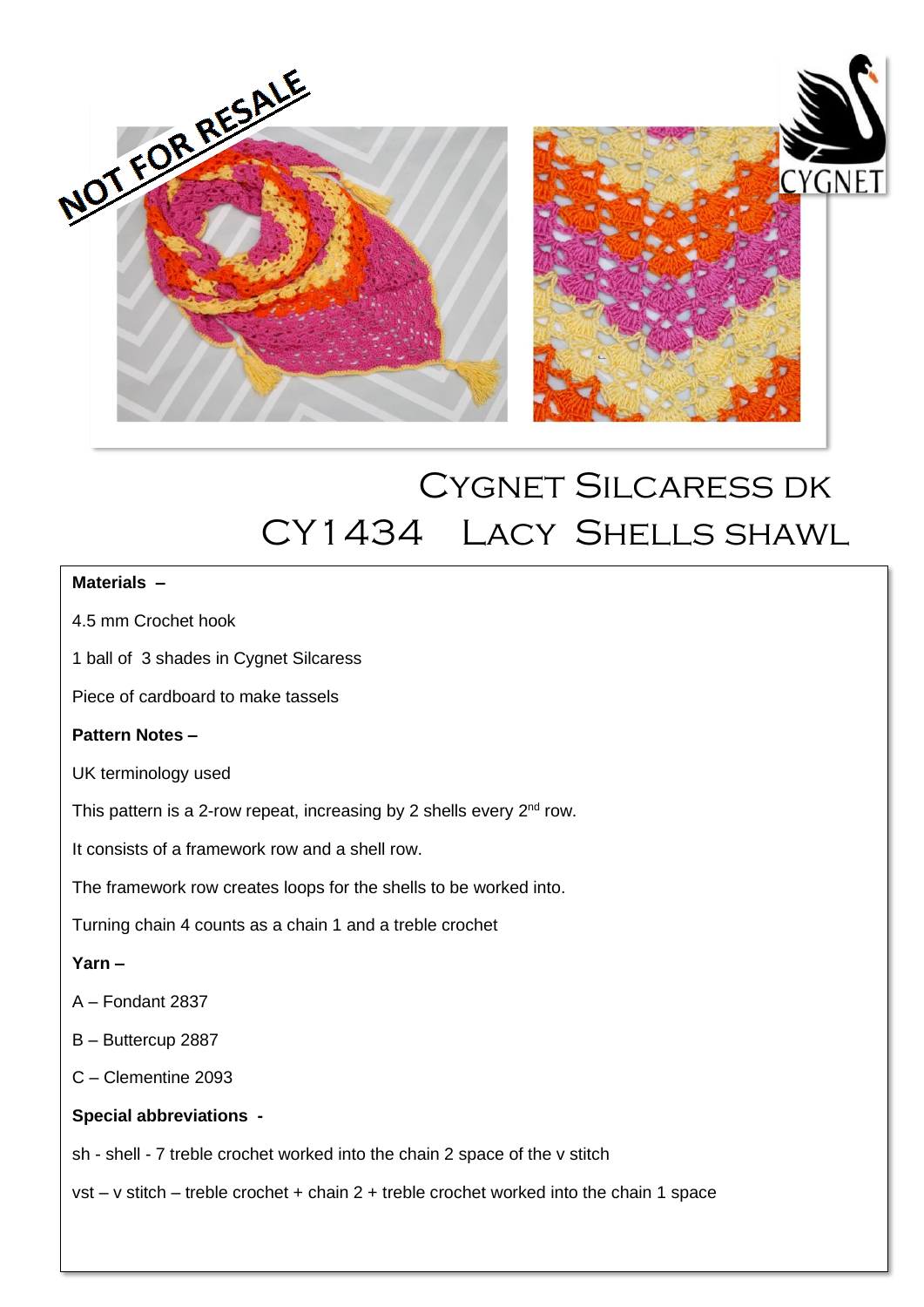| $tr$ – treble crochet | $t - turn$ your work | $slst - slip$ stitch    |
|-----------------------|----------------------|-------------------------|
| $dc - double crochet$ | $sh(s) - shell(s)$   | $vst(s) - v stitch(es)$ |
| $ch(s) - chain(s)$    | fo – fasten off yarn | $fo$ – fasten off       |
| sk – skip             | $nxt - next$         |                         |
| $tur - turning$       | $sp$ – space         |                         |

With yarn A Ch 6, slst to  $1^{st}$  ch to join into a ring

| Row 1 – into ring work ch 4 + vst + ch 1 + vst + ch 1 + vst + ch 1 + tr                                                                                                                                                                  | $(3 \text{ vsts})$ |
|------------------------------------------------------------------------------------------------------------------------------------------------------------------------------------------------------------------------------------------|--------------------|
| Row 2 – ch 4, t, [sh into vst, ch 1] 3 times, tr into $3^{rd}$ ch of 4                                                                                                                                                                   | (3 shs)            |
| Row $3$ – ch 4, t, vst into ch 1 sp, ch 2, sk 3, dc into nxt, ch 2, sk 3, vst into ch 1 sp, ch 2, sk 3, vst into nxt st,<br>ch 2, sk 3, vst into ch 1 sp, ch 2, sk 3, dc into nxt, ch 2, sk 3, vst + ch 1 + tr all into the last ch 1 sp | (5)                |
| Row $4$ – ch 4, t, [sh into vst, ch 1] 5 times, tr into last ch 1 sp, fo A                                                                                                                                                               | (5)                |
| Row $5$ – Attach B, ch 4, t, $*$ vst into ch 1 sp, ch 2, sk 3, dc into nxt, ch 2, sk 3 $*$ , rept $*$ to $*$ 2 times, vst into nxt<br>st, ch 2, sk 3, rept $*$ to $*$ 2 times, vst + ch 1 + tr into last ch 1 sp                         | (7)                |
| Row 6 - ch 4, t, [sh into vst, ch 1] 7 times, tr into last ch 1 sp                                                                                                                                                                       | (7)                |
| Row 7 - ch 4, t, * vst into ch 1 sp, ch 2, sk 3, dc into nxt, ch 2, sk 3 *, rept * to * 3 times, vst into nxt st, ch 2,<br>sk 3, rept $*$ to $*$ 3 times, vst + ch 1 + tr into last ch 1 sp                                              | (9)                |
| Row $8$ – ch 4, t, [sh into vst, ch 1] 9 times, tr into last ch 1 sp fo B                                                                                                                                                                | (9)                |
| Row 9 - attach C, ch 4, t, * vst into ch 1 sp, ch 2, sk 3, dc into nxt, ch 2, sk 3 *, rept * to * 4 times, vst into nxt<br>st, ch 2, sk 3, rept $*$ to $*$ 4 times, vst + ch 1 + tr into last ch 1 sp<br>(11)                            |                    |
| Row 10 - ch 4, t, [sh into vst, ch 1] 11 times, tr into last ch 1 sp                                                                                                                                                                     | (11)               |
| Row 11 - ch 4, t, * vst into ch 1 sp, ch 2, sk 3, dc into nxt, ch 2, sk 3 *, rept * to * 5 times, vst into nxt st, ch 2,<br>sk 3, rept $*$ to $*$ 5 times, vst + ch 1 + tr into last ch 1 sp                                             | (13)               |
| Row 12 - ch 4, t, [sh into vst, ch 1] 13 times, tr into last ch 1 sp                                                                                                                                                                     | (13)               |
| Continue to work the 2-row repeat, changing colour ever $4th$ row.                                                                                                                                                                       |                    |
|                                                                                                                                                                                                                                          |                    |

Fasten off weave in all ends and make 3 tassels.